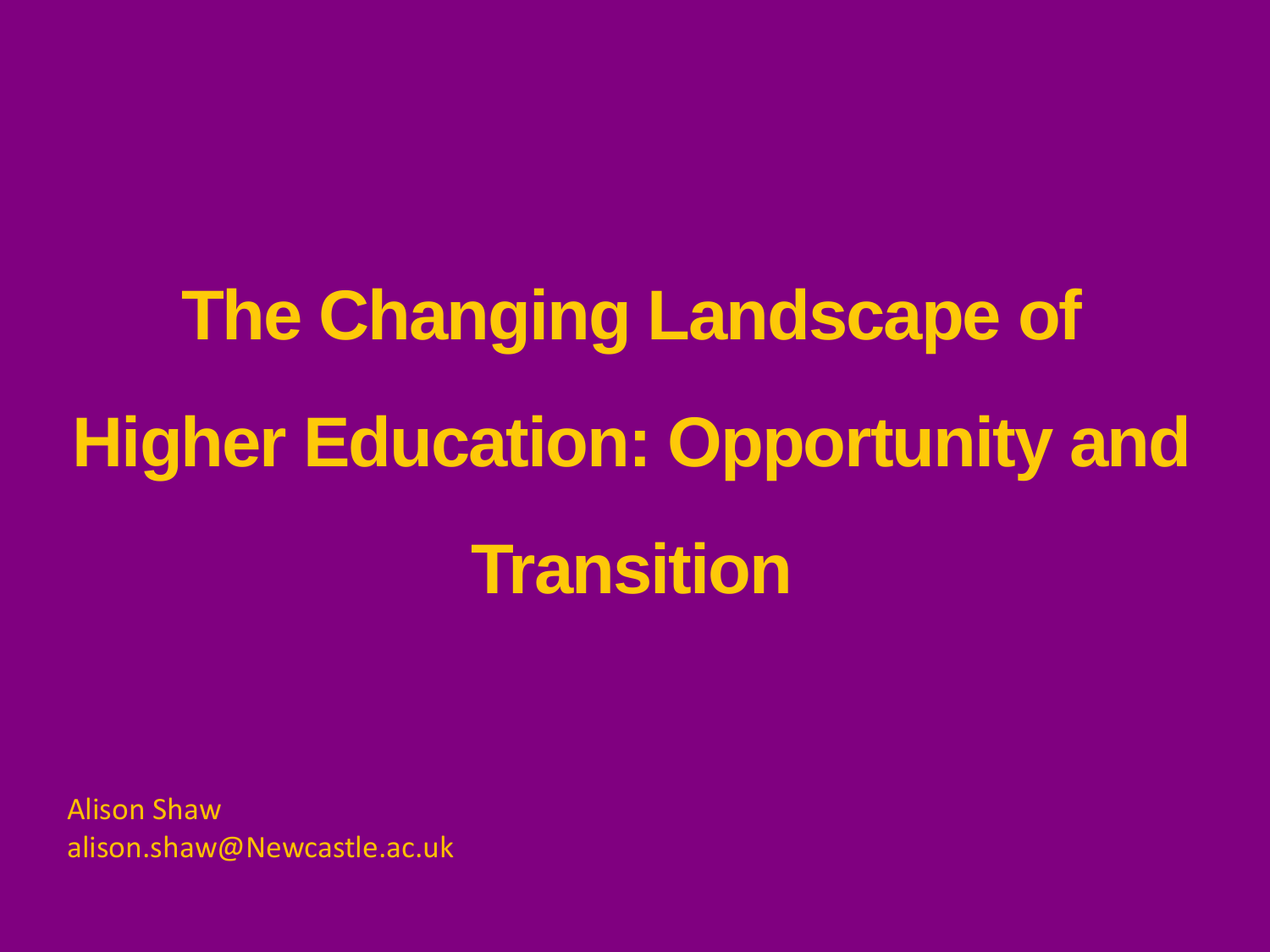# **picture a typical student**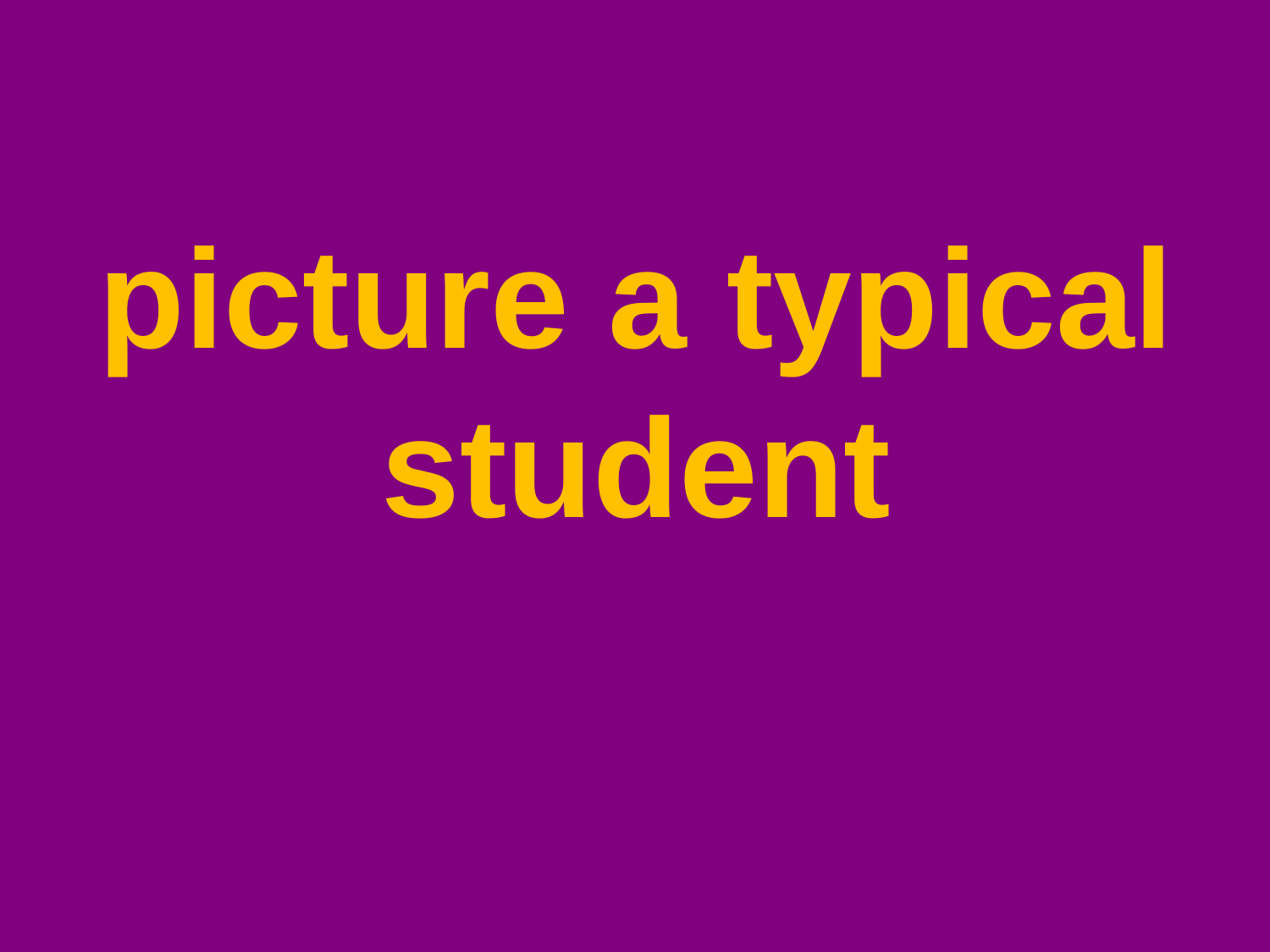

Thomashanning.com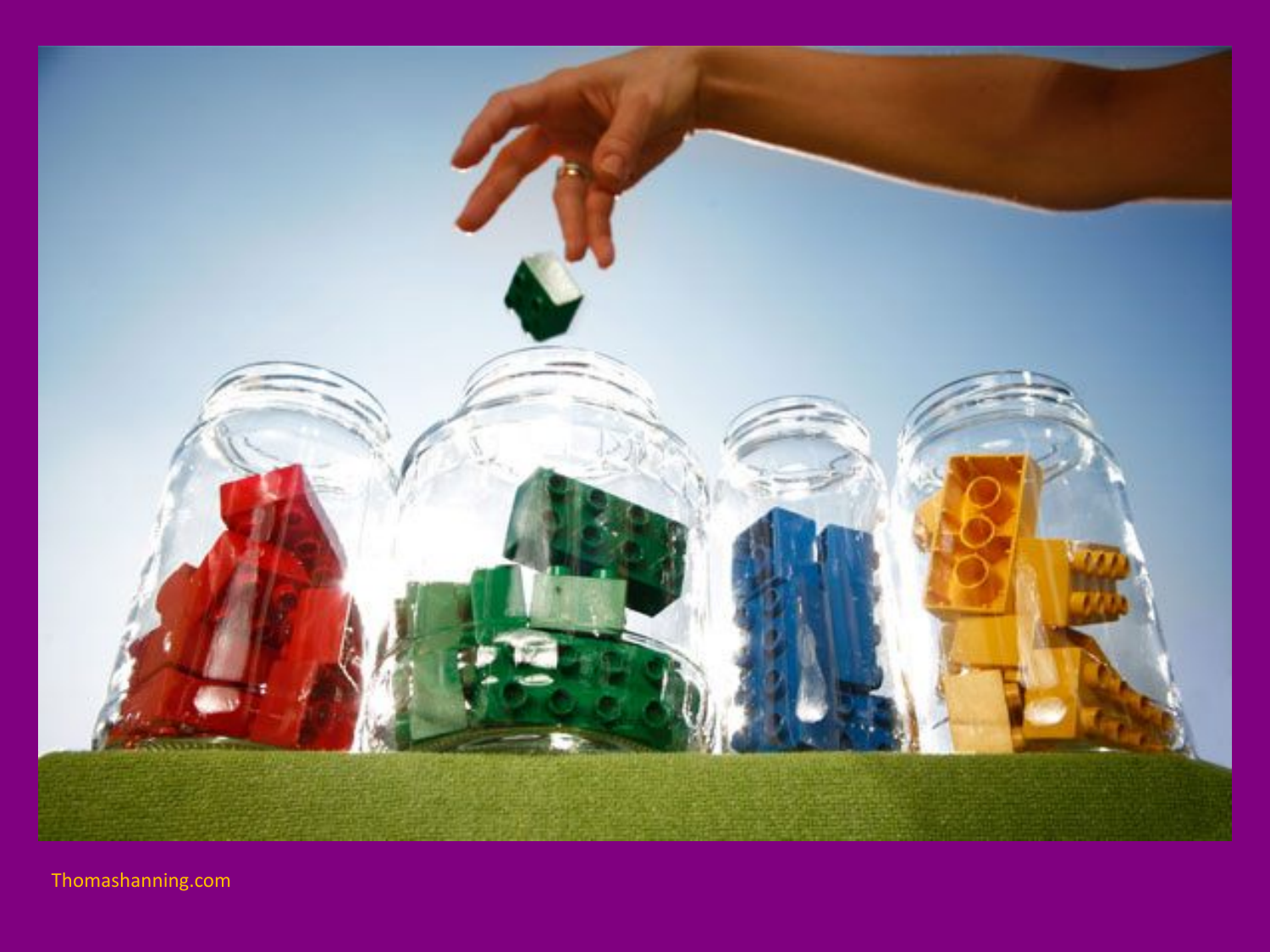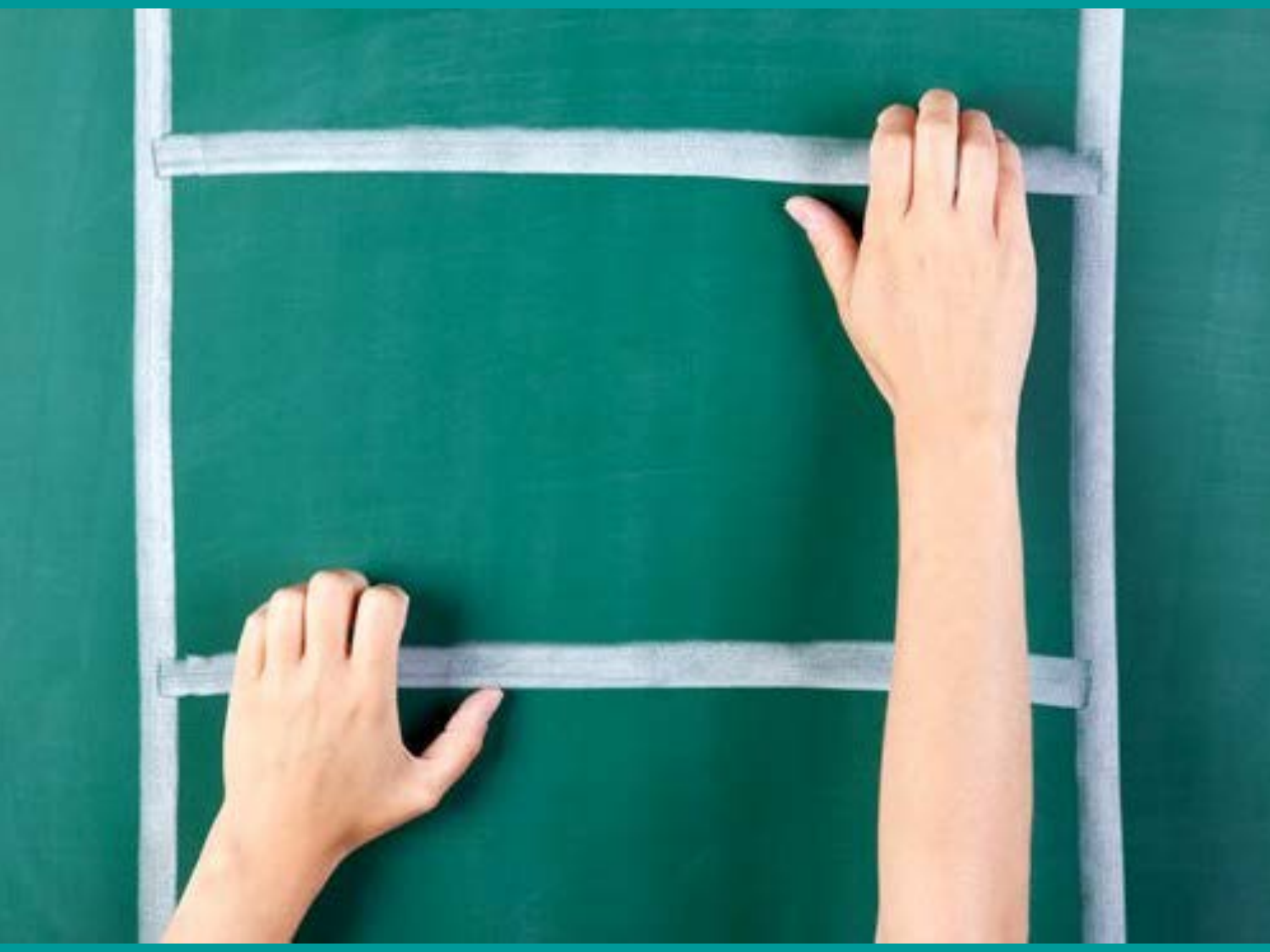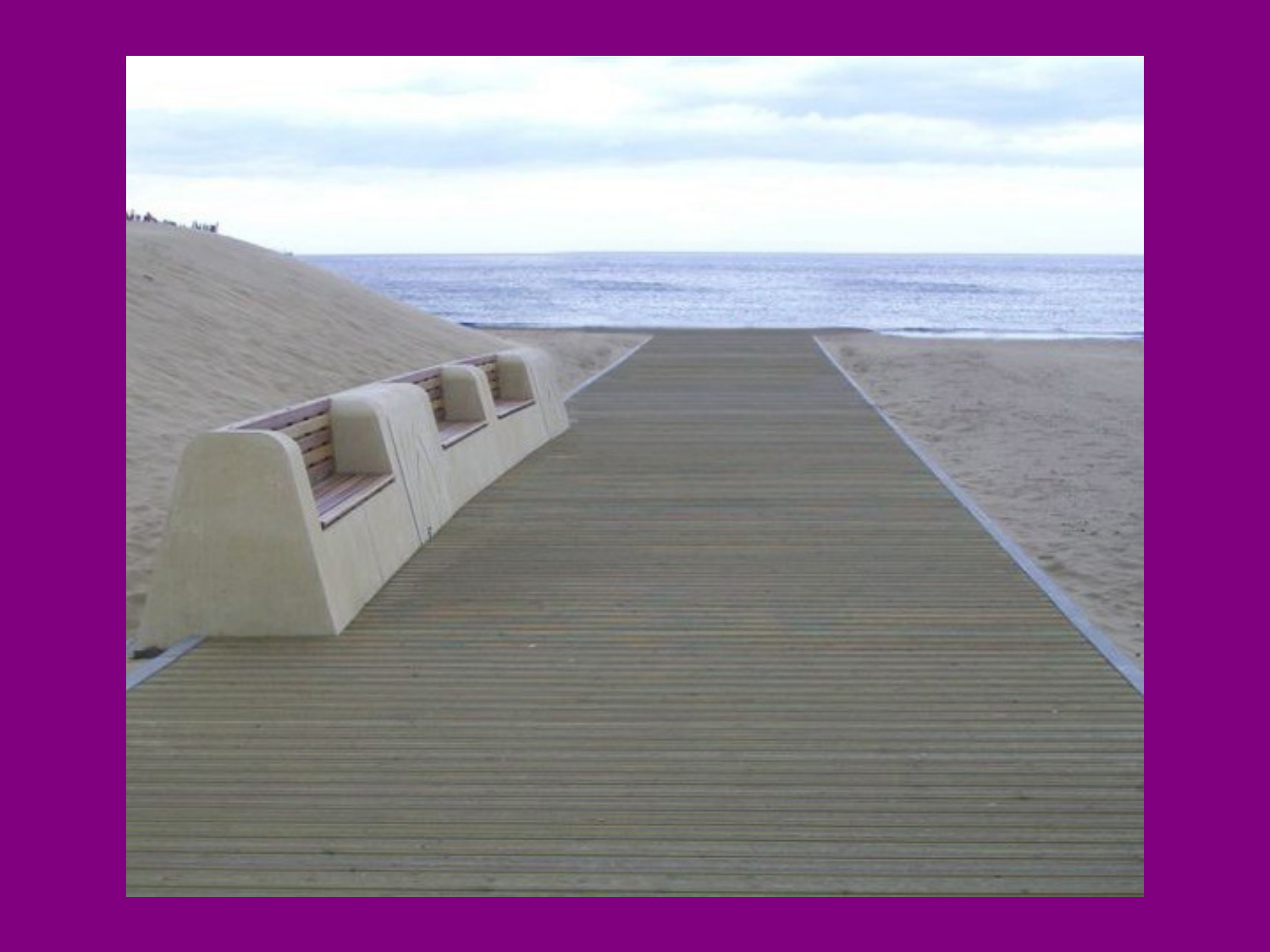# **Observations from practice**

**Considerations of the changing landscape and its implications for us**

**Insights for learning and teaching**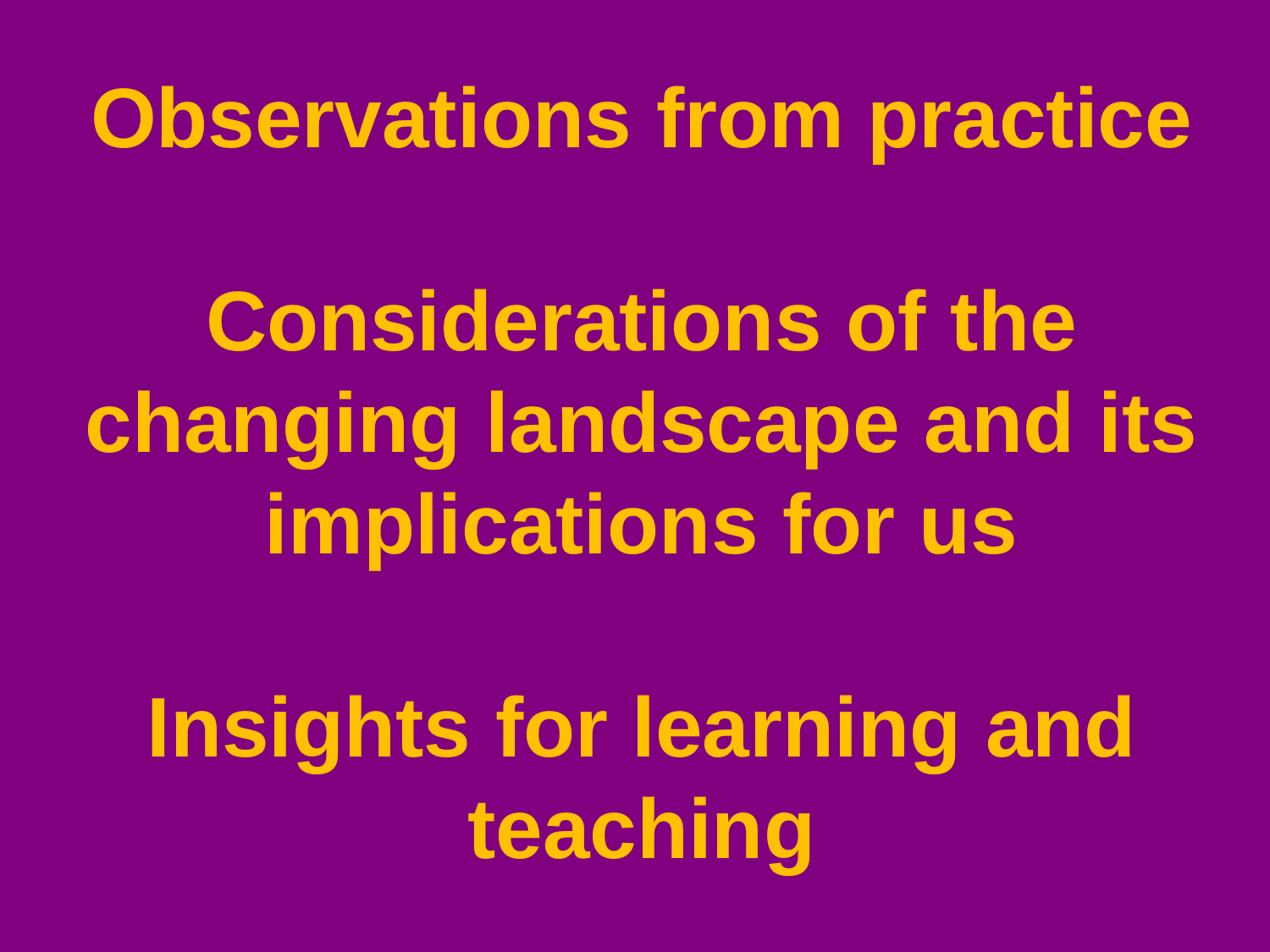**'Until we get equality in education, we won't have an equal society'**

Sonia Sotomayor, Associate Justice, Supreme Court of the United States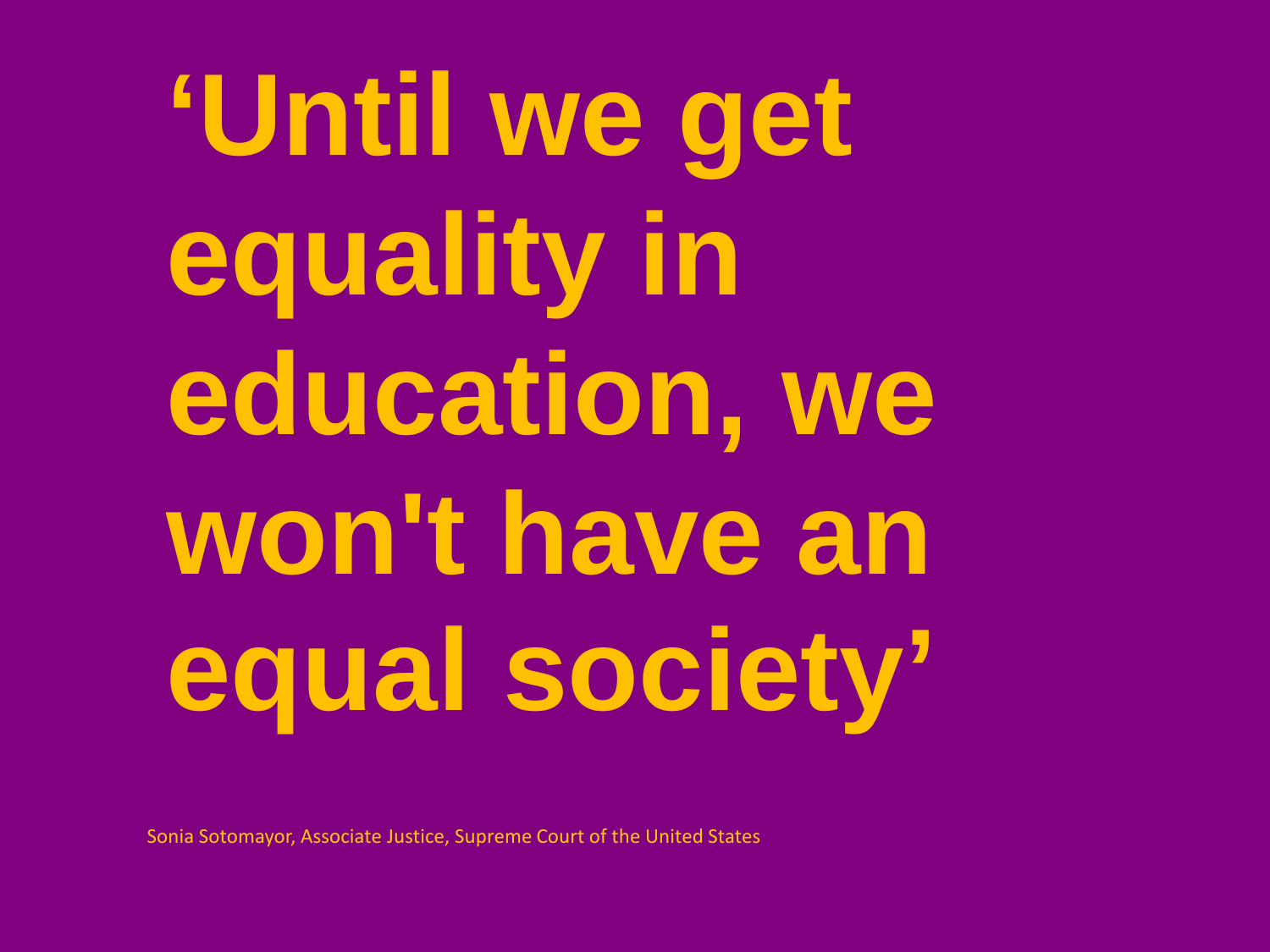### CHANGING LANDSCAPES

vimeo

# **and their impact on practice**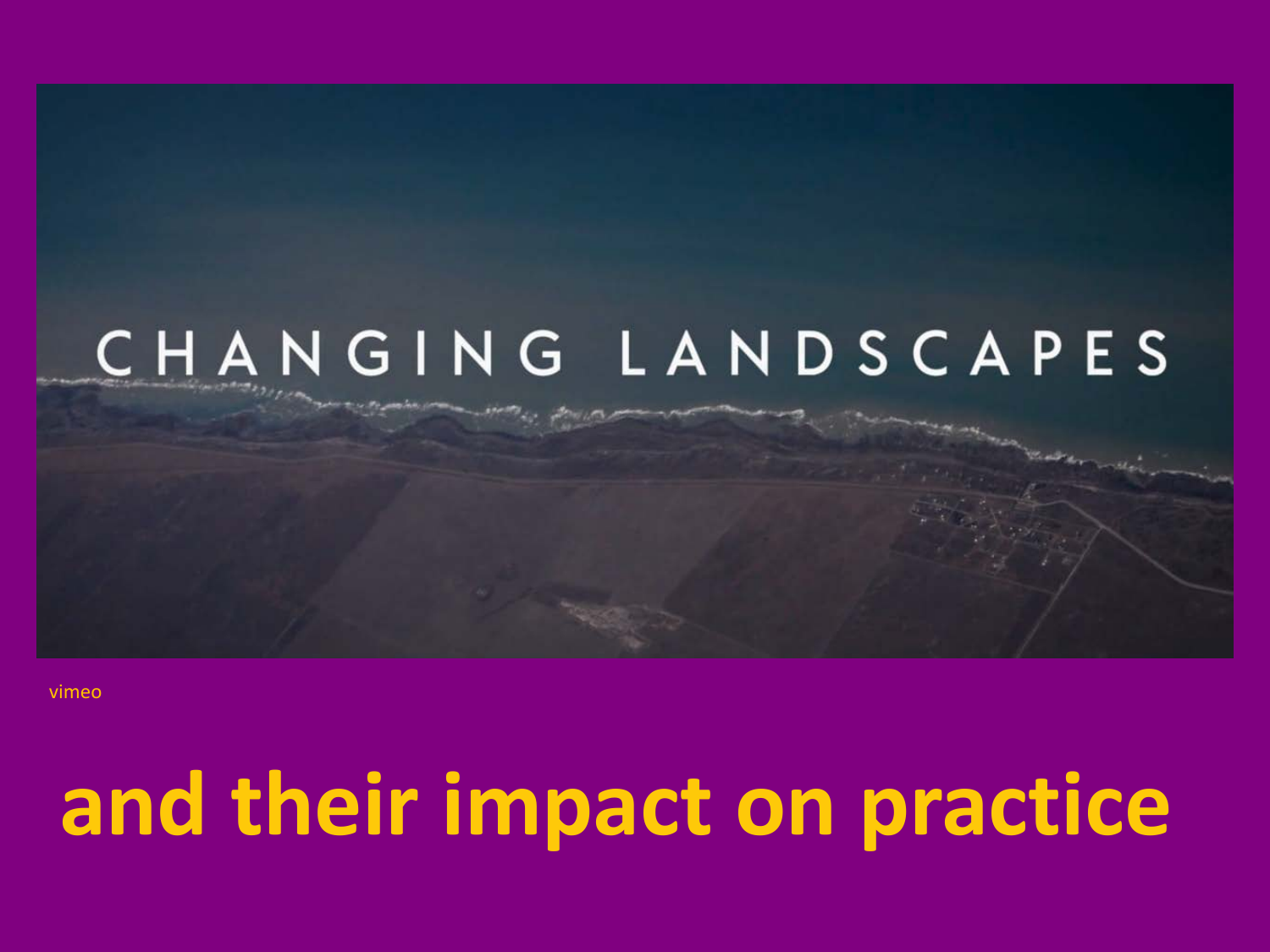**Curriculum**

**Pedagogy** 

**Assessment**

**Student development**

**Resource and Infrastructure**

**Regulatory compliance**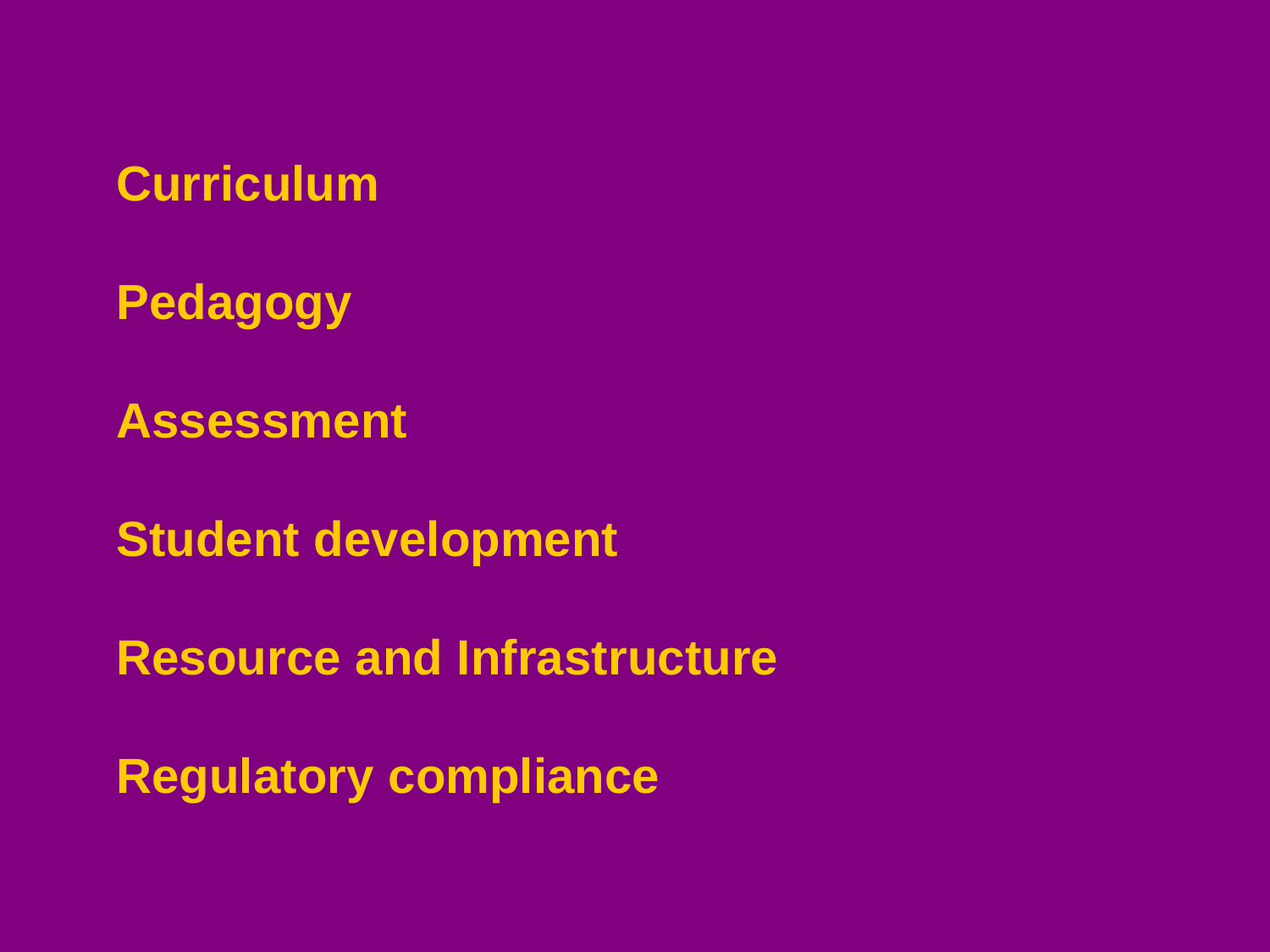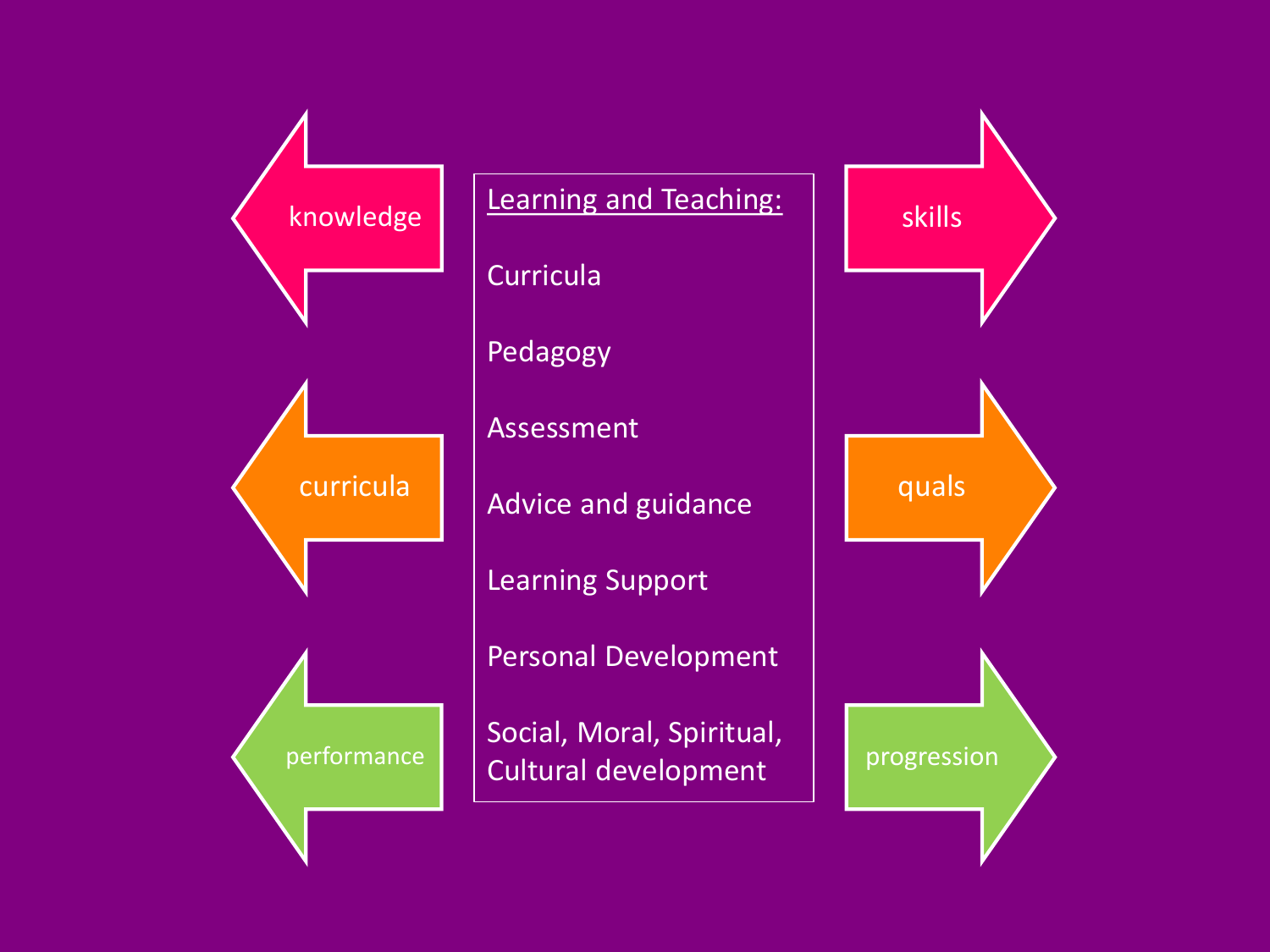

National Trust; 50 things to do before you're 11 %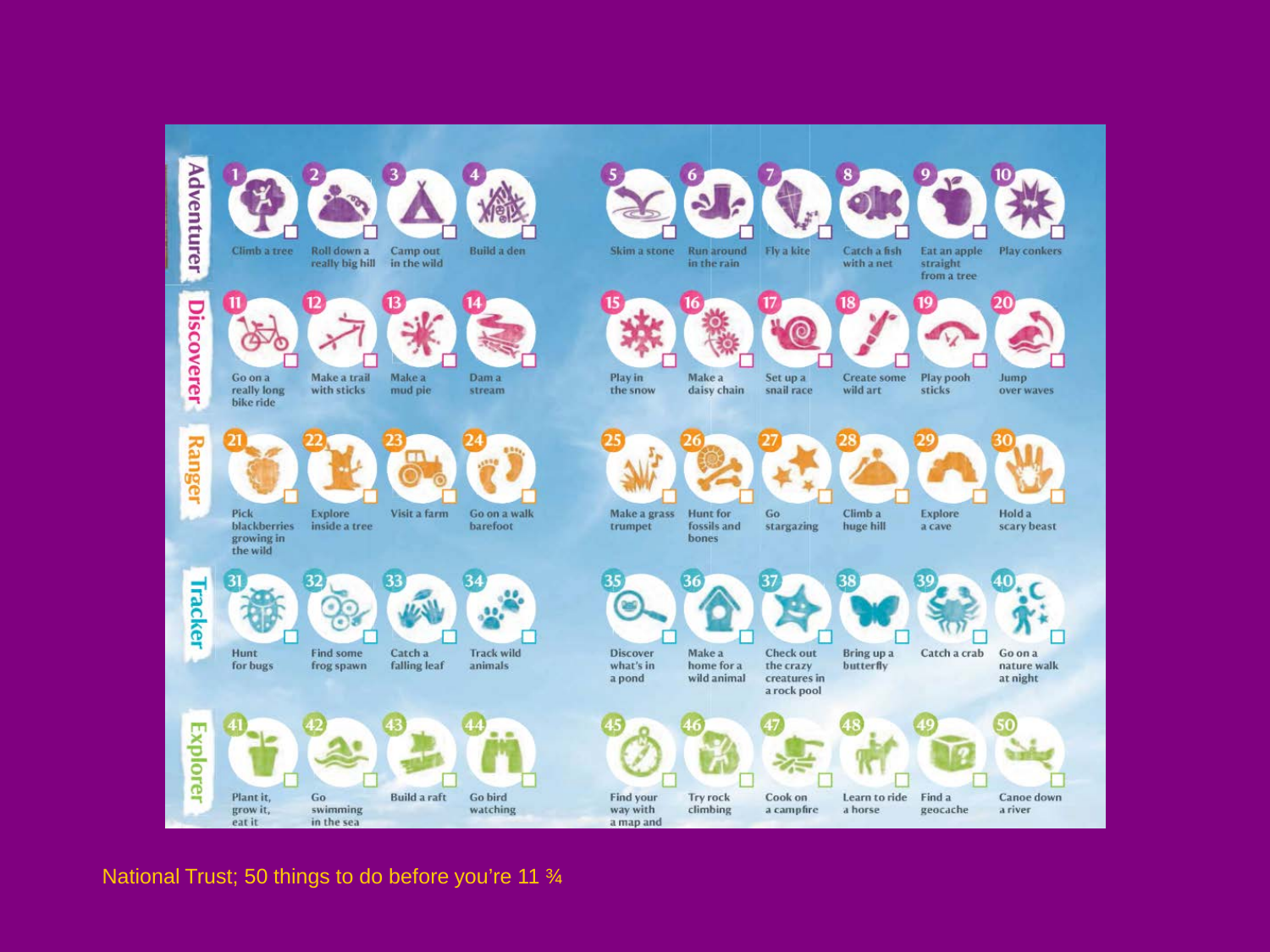**The power of education extends beyond the development of skills we need for economic success. It can contribute to nation-building and reconciliation.**

Nelson Mandela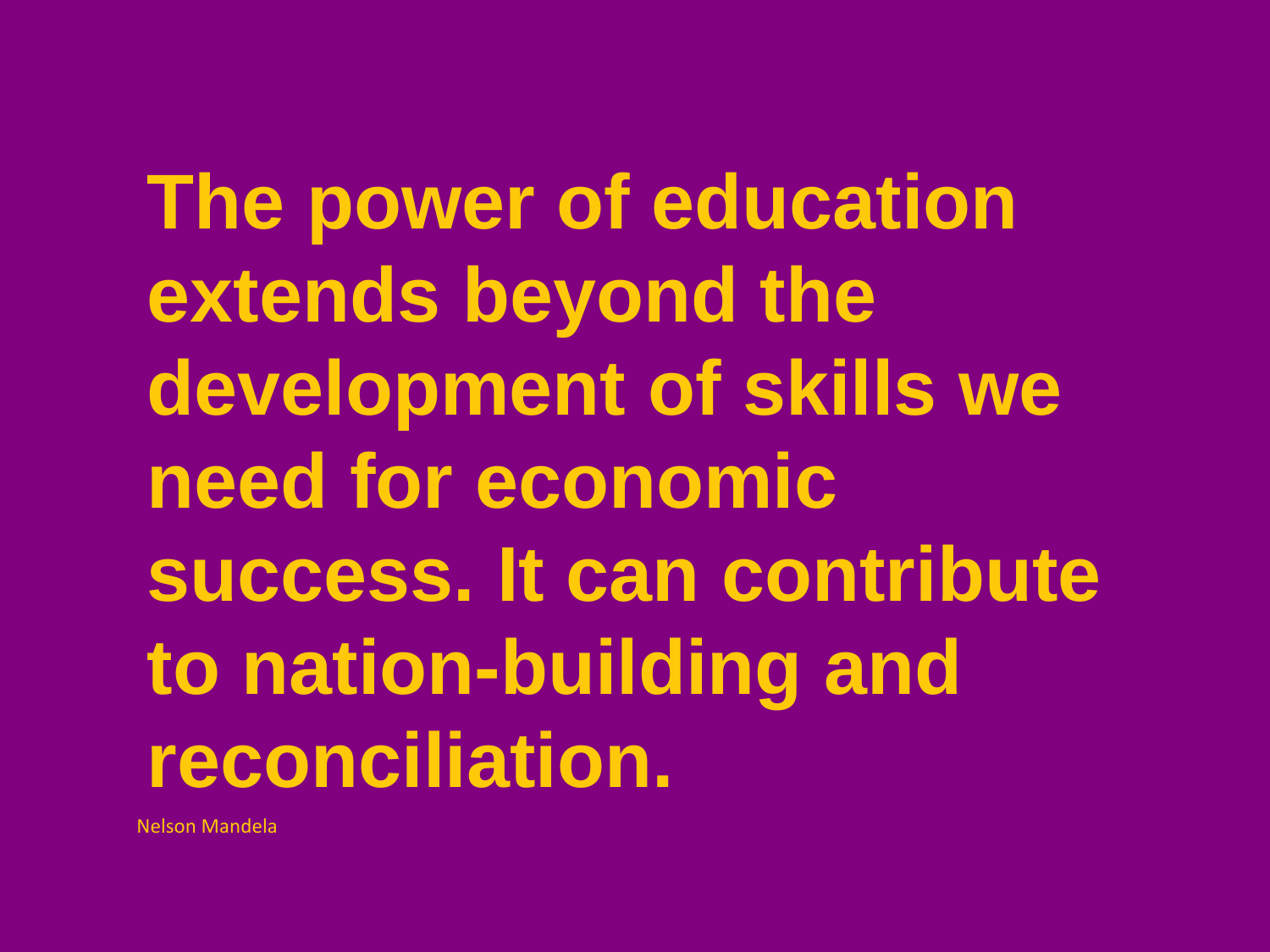### CHANGING LANDSCAPES

vimeo

# **and their impact for us now**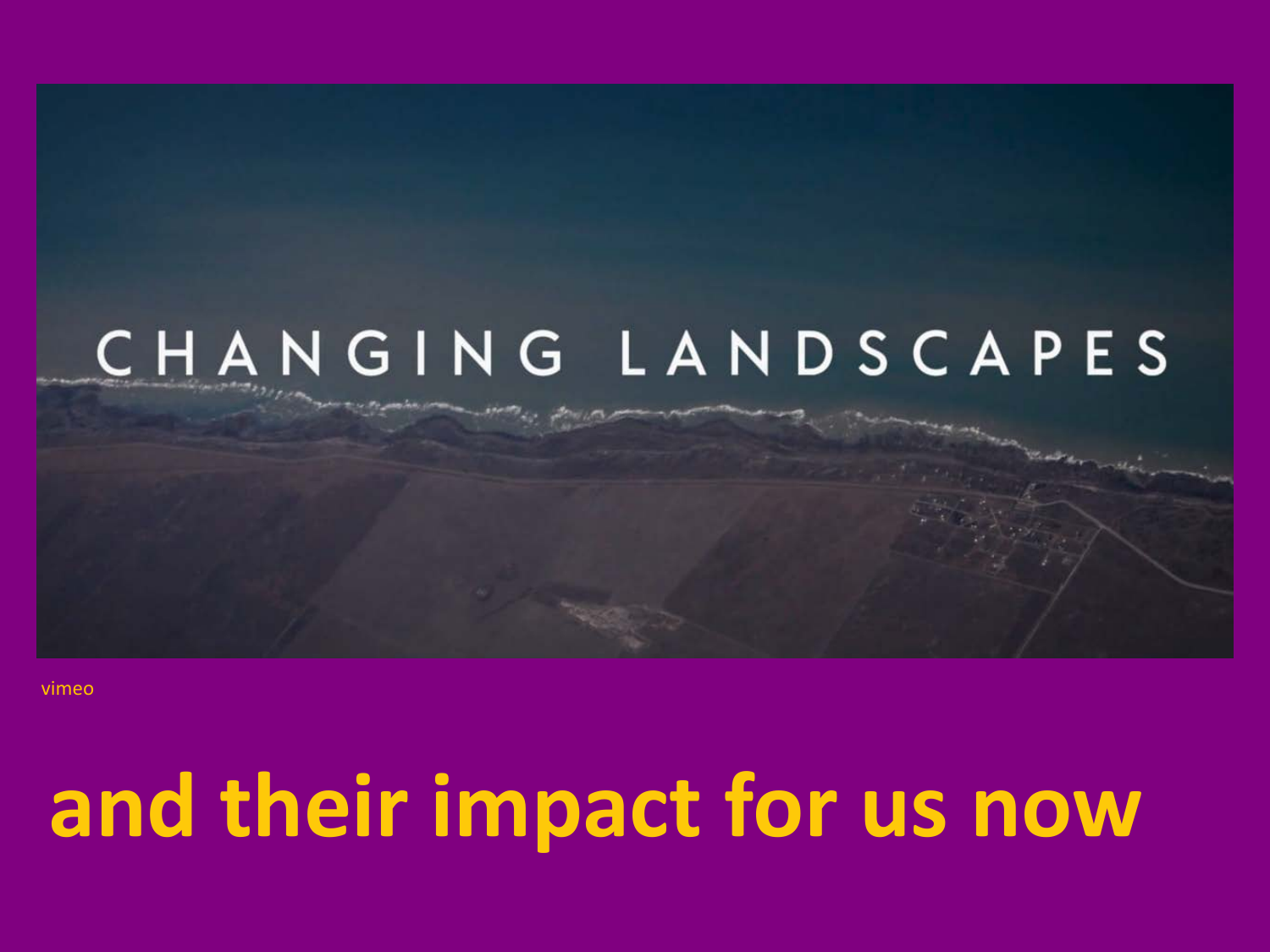#### **Regulatory and Funding Environment** UKRI REF, TEF, KEF OfS, fees

#### **Global Disruptions**

Climate, Population, Globalisation, Resources, Automation, Migration, Urbanisation, Poverty, Health, Education, Economy, Democracy

#### **Trends, Attitudes and Priorities**

Increasing business-academic collaboration; innovation; the interdisciplinary imperative; civic responsibility; focus on 'place'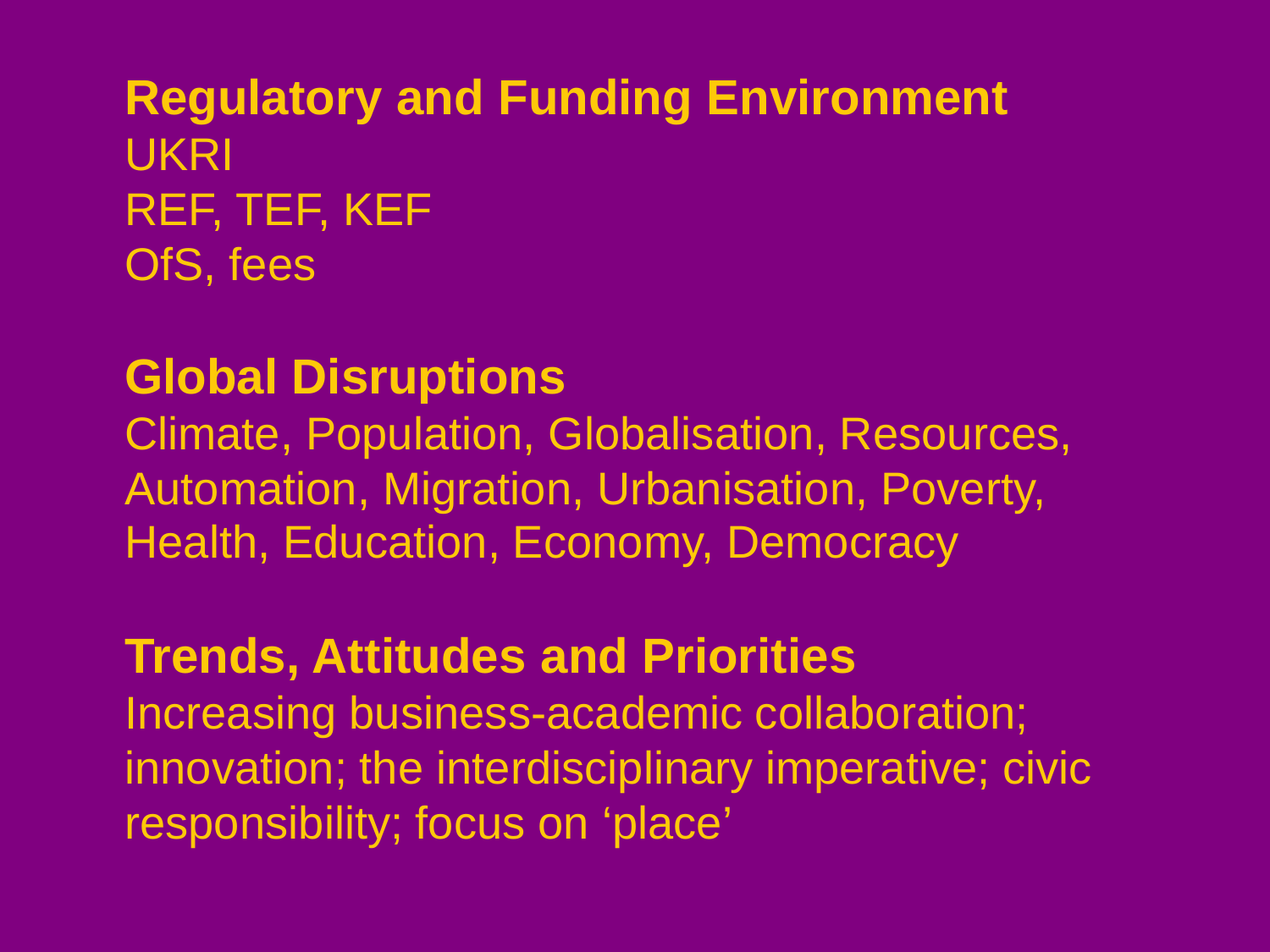# **reasons to believe that we can thrive in this environment or …… reasons to be cheerful 1,2,3**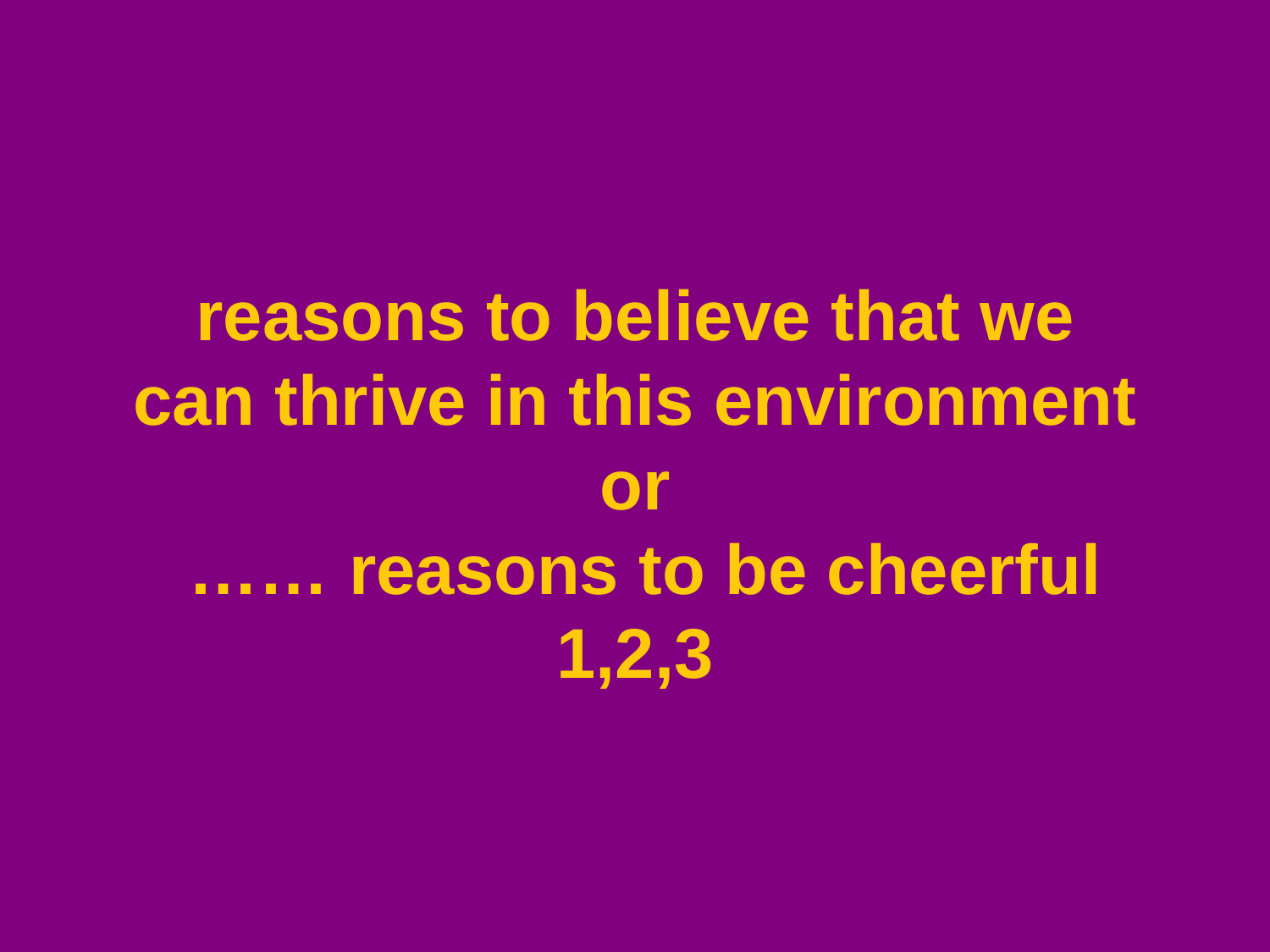

From Newcastle. For the world.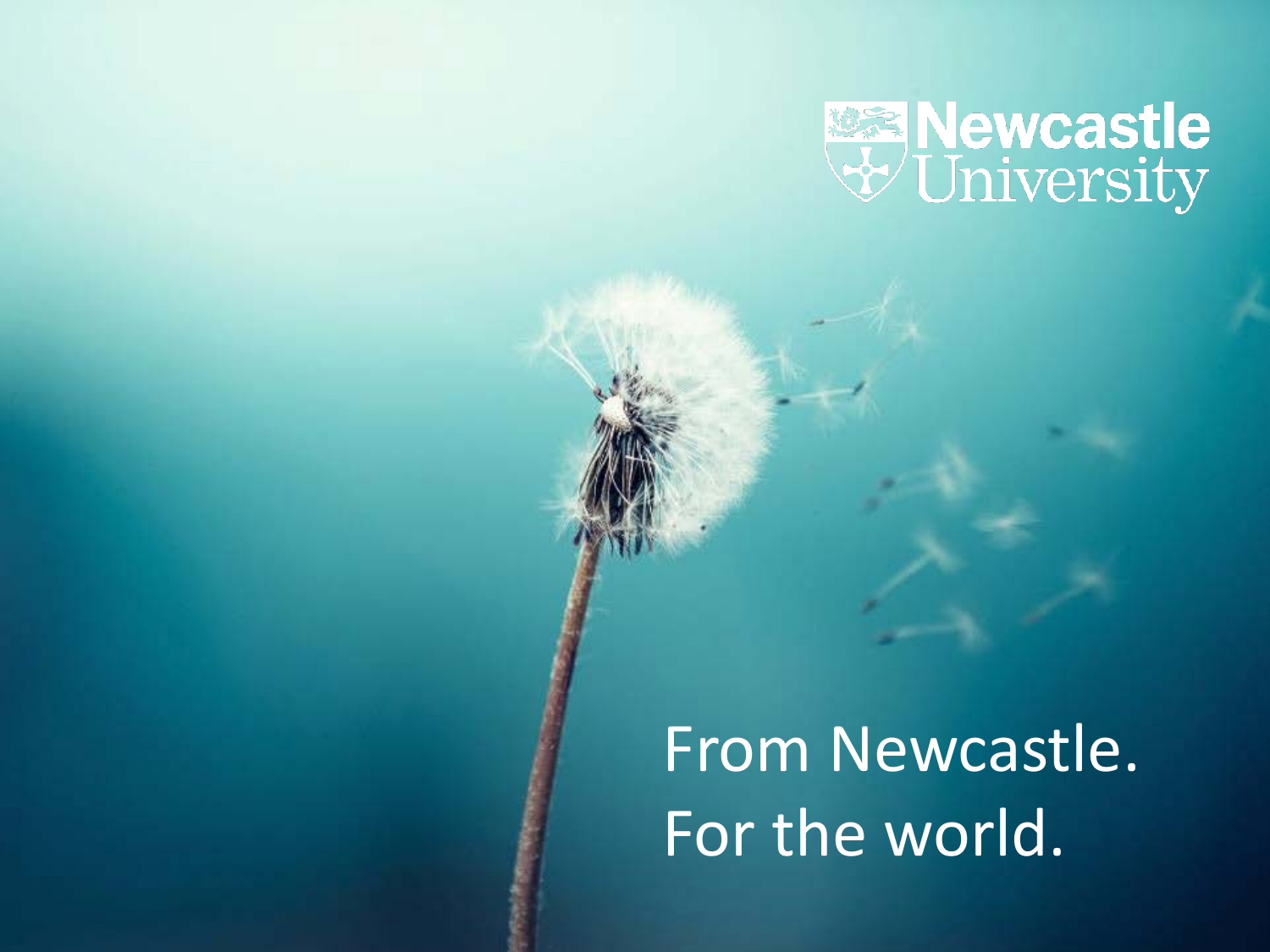





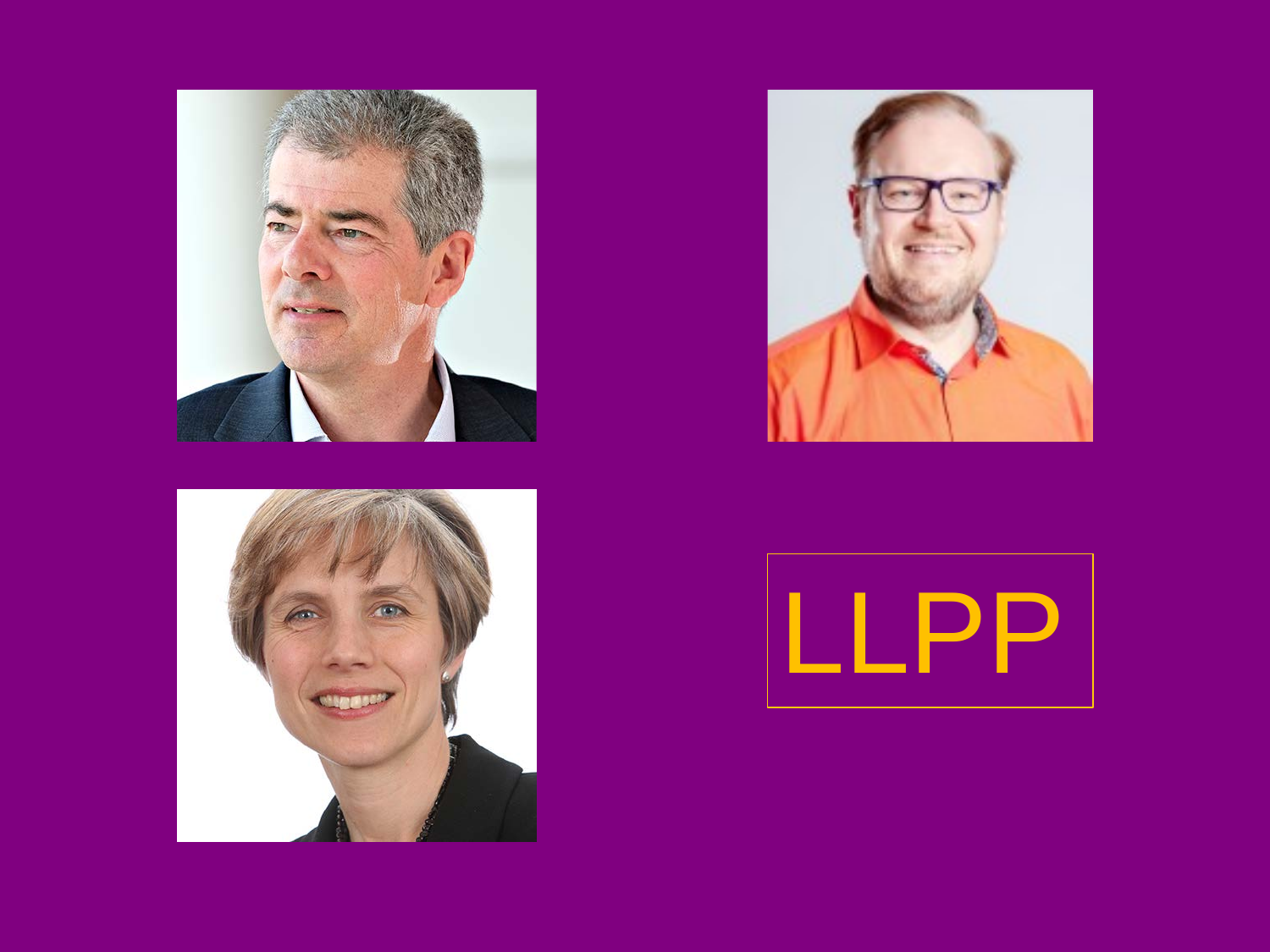**research-intensive**

**committed to Social Justice**

**elite not elitist**

**collaborative**

**careers & employability innovation and enterprise CDTs**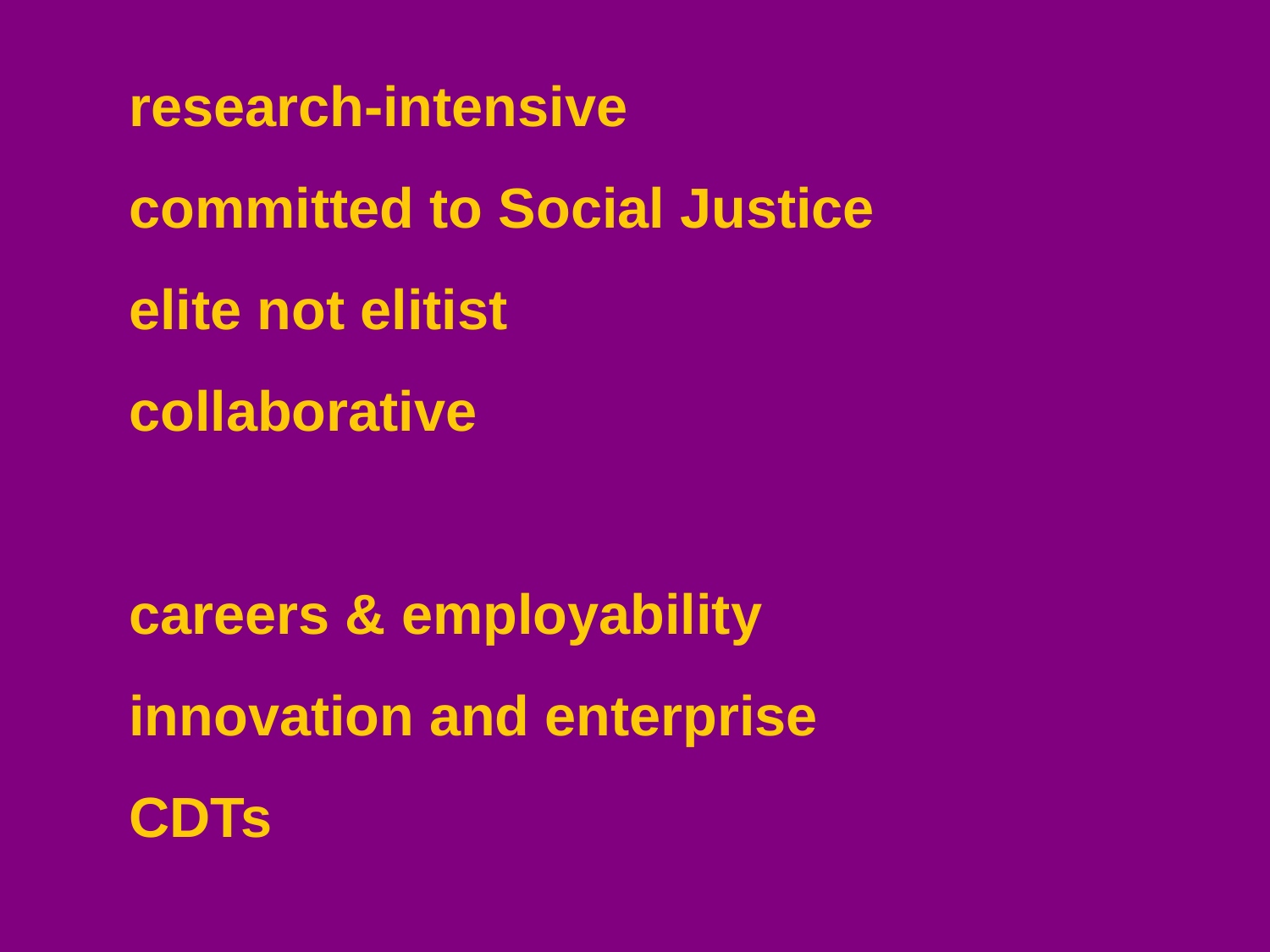'provide all our students with an education for life, that engages, challenges and supports them to discover and fulfil their potential both while they are studying with us and once they have graduated'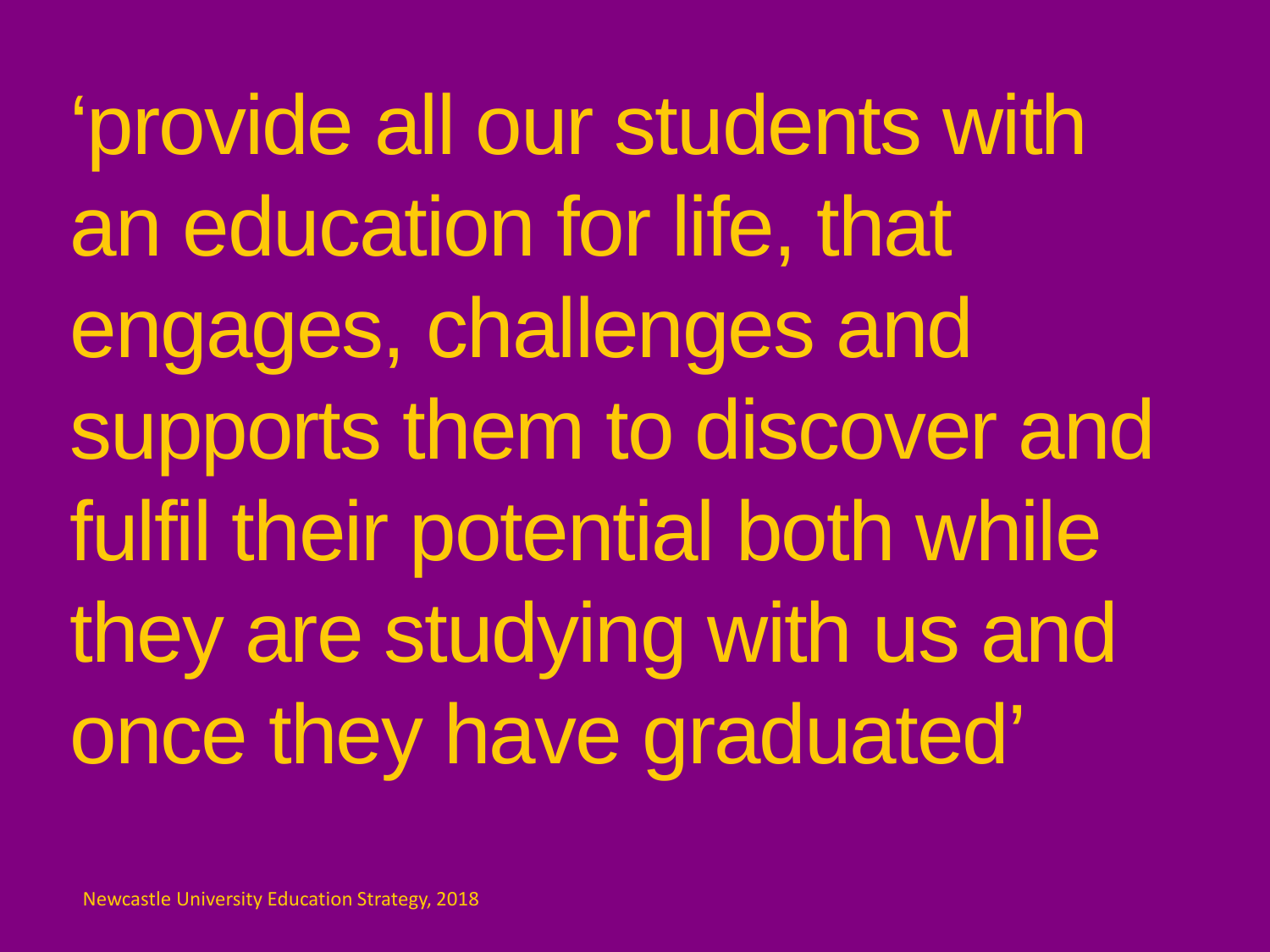**Transitions**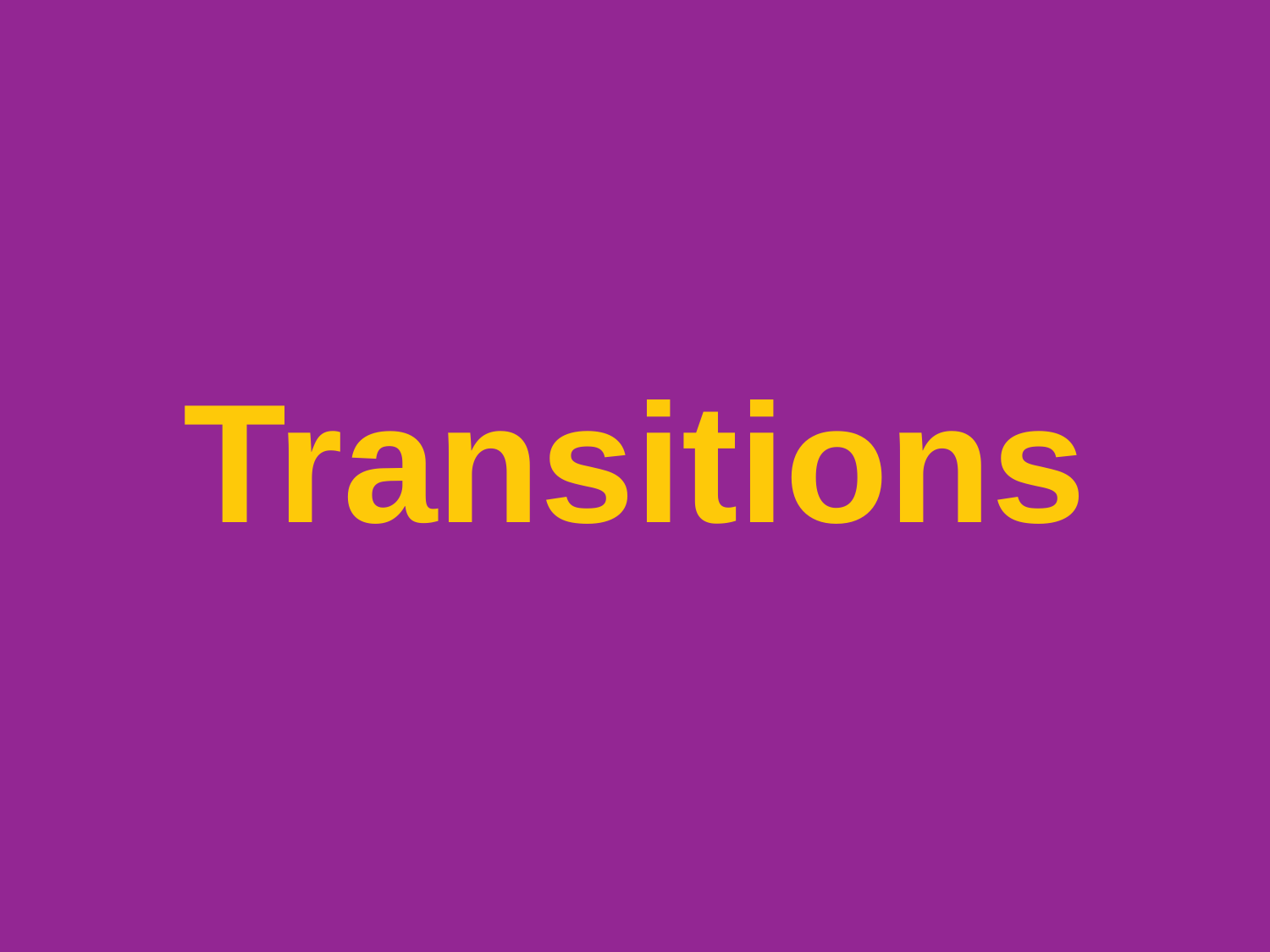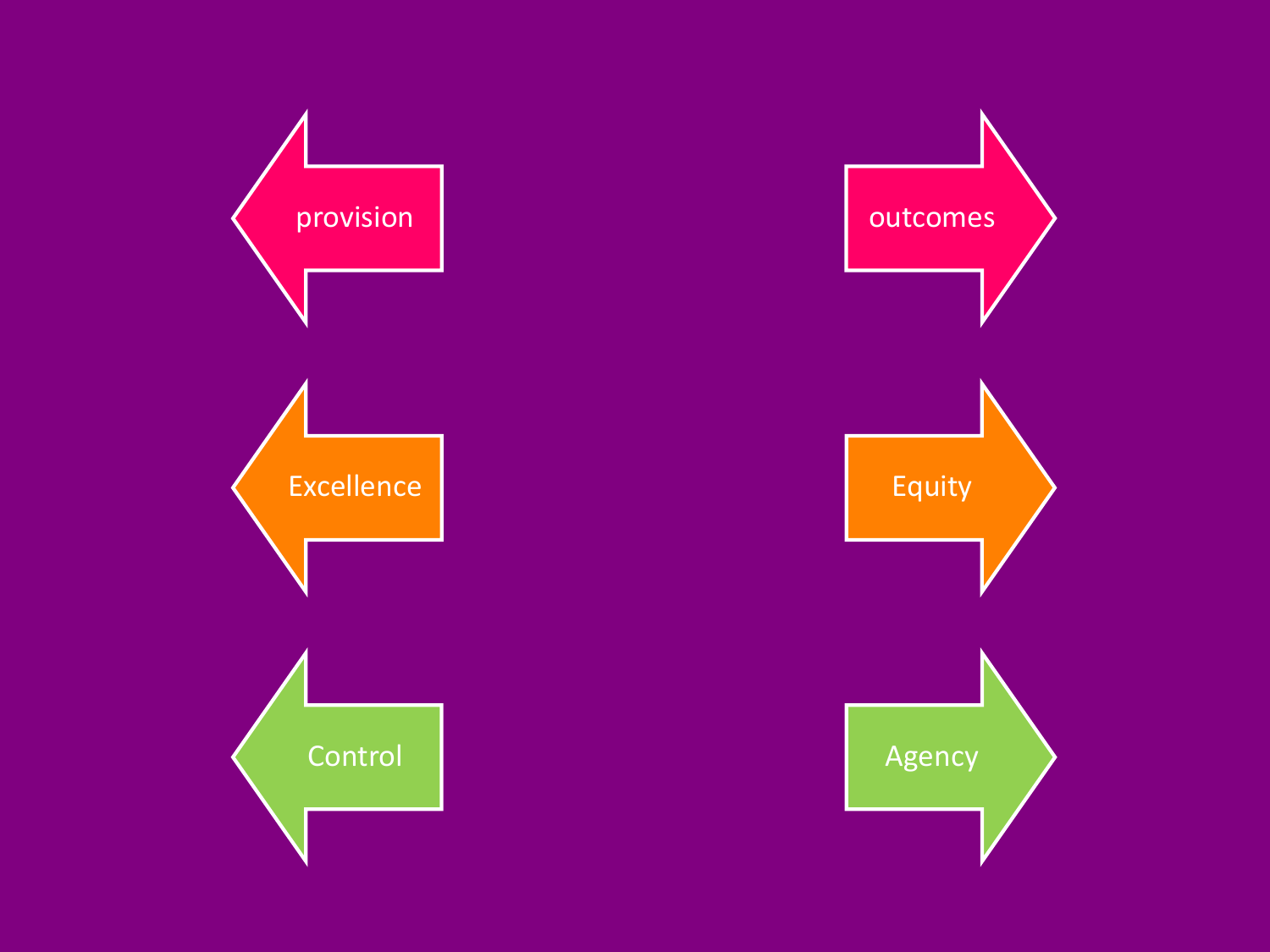## **Global Challenges**

"My approach was to get students working independently, critically engaging with what they were studying, and solving problems."

"These courses are very inclusive, bringing together students from different backgrounds and educational experiences,"

Dr Elizabeth Hauke, Imperial College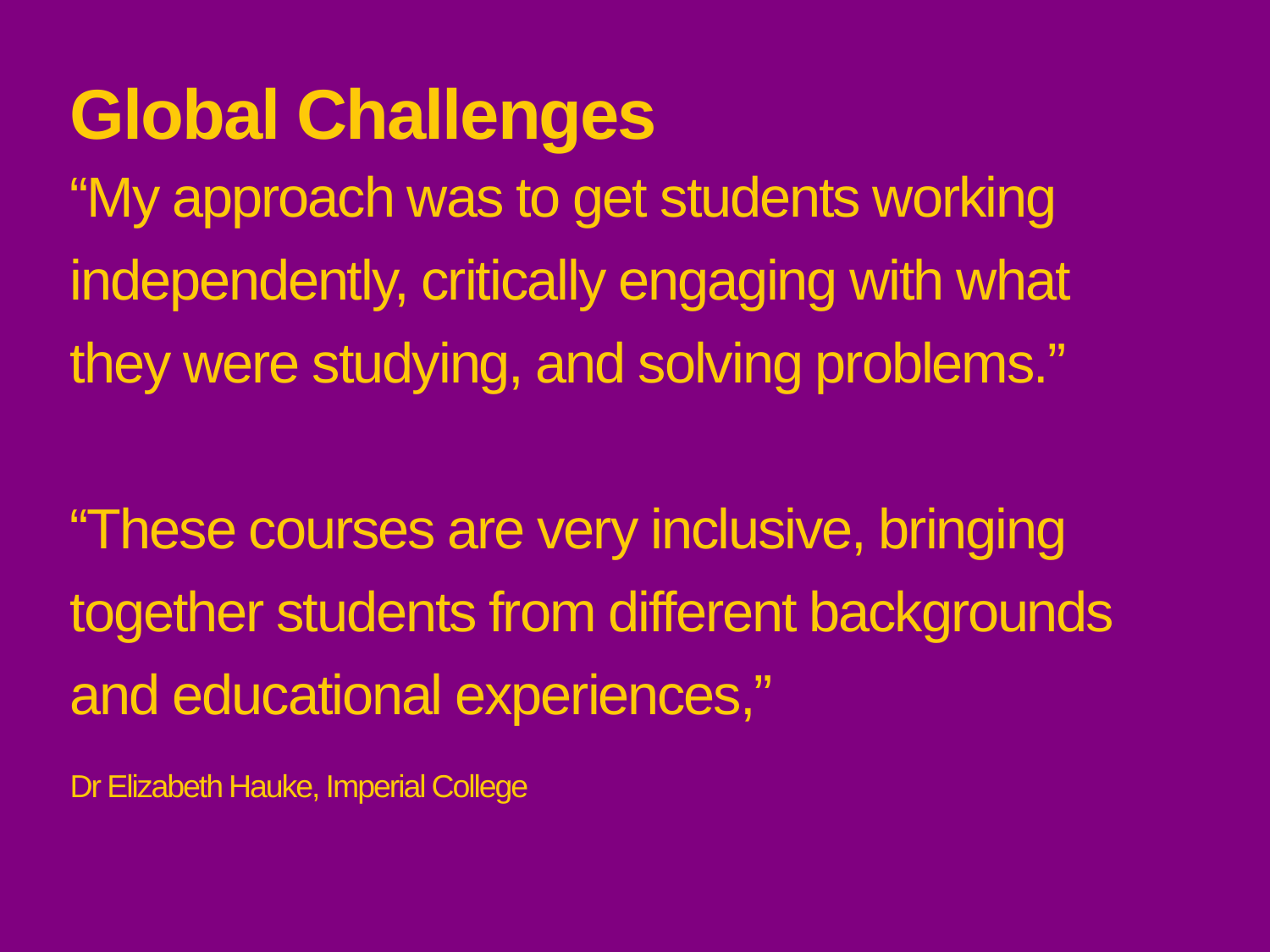### **Team Based Learning**

"I became a physicist because I loved doing physics, not because I loved lecturing"

Tomas Arias, Professor of Physics, Cornell